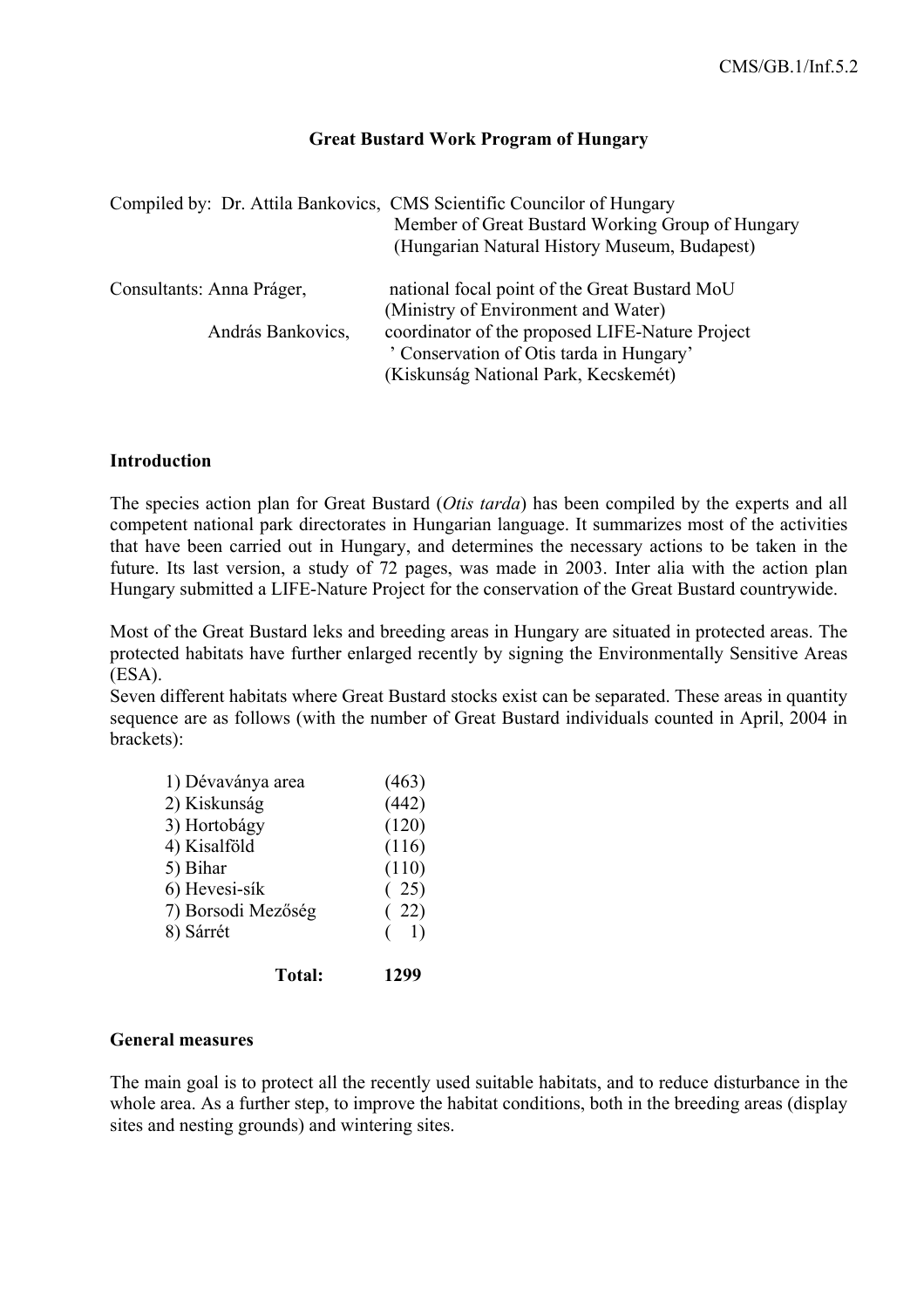For that purpose:

Part of the arable lands situated in Great Bustard habitats are planned to be converted into grassland.

It is planned to enlarge the alfalfa fields to provide suitable nesting sites around the breeding areas.

Crop rotation systems will be introduced in some areas providing undisturbed conditions and favorable habitat structure for the Great Bustard.

It is planned to reduce the number of predators, like red fox, badger, hooded crow and magpie, and the feral dogs (or better to say "night-hunting farm-dogs") as well.

In one of the Great Bustard areas, namely the Borsodi-Mezőség, it is planned to remove and bury an 11-km section of power lines, which causes accidental collisions of 1 to 3 Great Bustard individuals annually.

About 150 ha of foraging fields must be made accessible in case of severe winters. (This activity needs machines, or another alternative could be the placement of the rape fields on higher, windy parts of the area.)

Large parts of the Great Bustard habitats are in state possession in Hungary. The purchase of the most suitable Great Bustard habitats for the state by the nature conservation authorities is still to be continued.

Continue the practice of regular synchronized censuses carried out annually in springtime, mostly in early April at all Great Bustard habitats in Hungary. Sometimes a winter census is also organized, like in January 2004.

# *According to MoU paragraphs*

4a) The Great Bustard has been legally protected in Hungary since 1970. According to the 13/2001. (V.9.) KöM ministerial decree it is a strictly protected species. It has the highest nature conservation value in Hungary, that is 1 million Ft per individual (approximately 4.000 Euro).

4b) Many of the Great Bustard habitats are situated inside protected areas. Most of the display sites are protected, while many of the scattered nesting places can be situated outside the boundaries of reserves or national parks.

The recent action of the designation process of Special Protected Areas (SPA) under the Natura 2000 network will provide a better coverage of Great Bustard habitats.

Concerning habitat restoration there are measures to be taken in the following years according to the recently proposed LIFE-Nature Project.

• 560 hectares of arable land is planned to be converted into grassland as a habitat restoration measure in four different Great Bustard sites. They are namely: Dévaványa, Hortobágy, Kiskunság and Kis-Sárrét.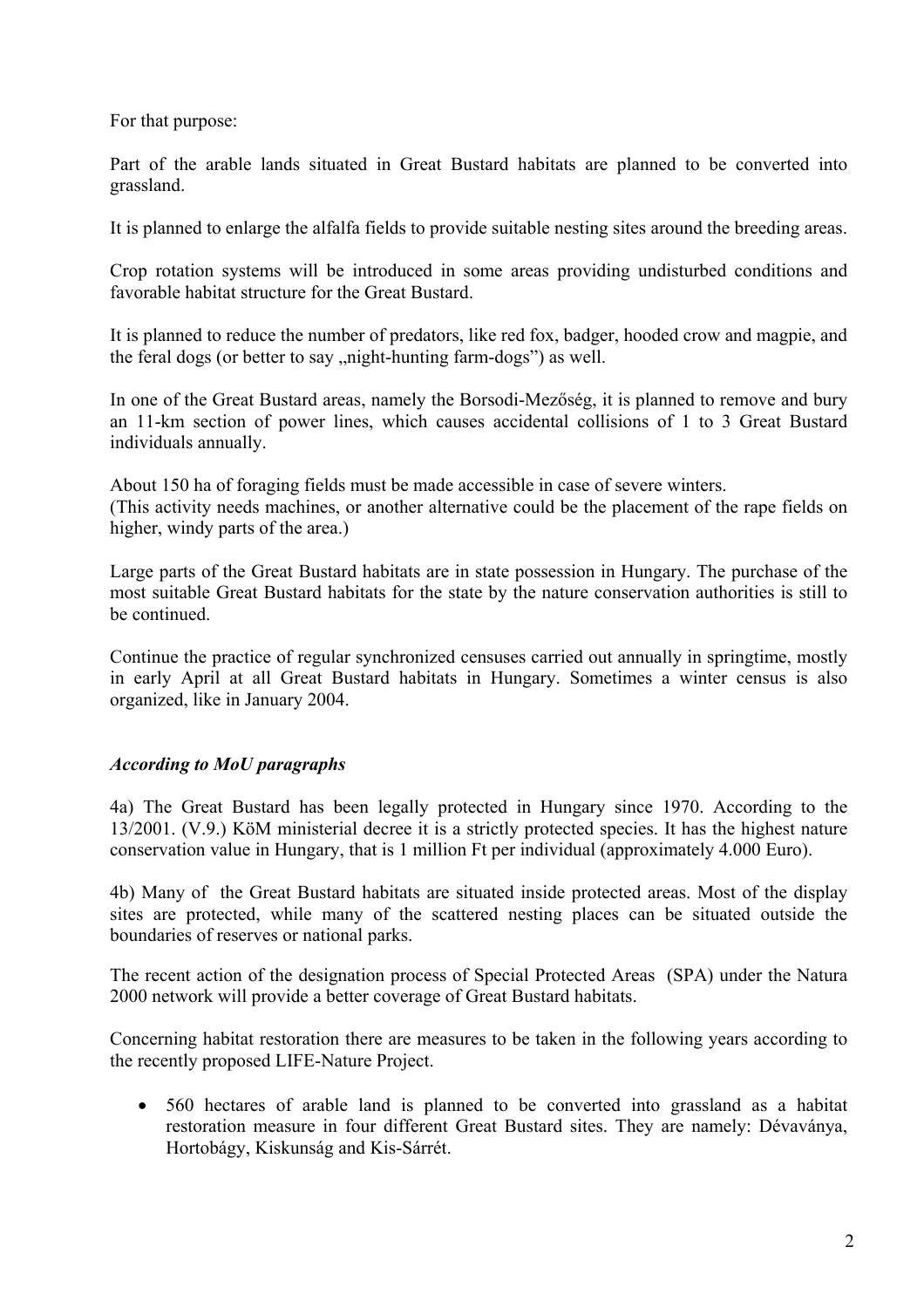Recurring and non-recurring management activities are planned in the project to improve breeding and feeding conditions.

- 112 hectares of alfalfa will be established and cut in the areas of Dévaványa, Hevesi-sík and Hortobágy.
- 778 hectares of fallow will be cultivated at Bihar, Hortobágy, Kiskunság and Hevesi-sík.
- 159 hectares of oilseed rape will be sown each year as winter food-source for Great Bustards at Hevesi-sík, Hortobágy and Kiskunság.

4c) The main threats have been identified. They are as follows:

- habitat fragmentation and disturbance
- destruction of nests and females by the agricultural works
- predation
- collision with power lines
- -winter mortality due to starvation
- insufficient public support
- insufficient technical and personal capacity

In order to mitigate habitat fragmentation national park directorates have purchased large areas of bustard habitats for nature conservational purposes in the last decades. Therefore large-scale habitat restoration actions could take place, and bustard friendly management measures have been introduced.

To avoid predation, a ~400 hectares enclosure was established in Dévaványa, closing out the foxes and other mammalian predators. It is planned to develop a Predator Management Plan in the frame of the LIFE-Nature project aiming to have a national strategy on the management of foxes, badgers, hooded crows and magpies.

4d) Fortunately, there are only a few recent cases when the Great Bustard abandoned its habitat. One of them is the case of Sárrét (no. 8 area). This area had been abandoned in the 1980s, but due to the proper habitat management the Great Bustard returned in small numbers.

4e) Identification and conservation of the *potential habitats* is very important. As the experiences in Kiskunság show, individuals from the nearby growing populations had moved to and occupied these preserved areas.

4f) Based on sporadic observations the main stopover sites are identified, as well as extraordinary wintering areas used in severe winters.

## **Planned cross-border measures**

Find the way to help countries that want to reintroduce the Great Bustard.

Cooperation with Croatia, in trying to find wintering areas favorable for the Great Bustard, and than improving these wintering sites by cooperative measures. (E.g. establishing rape fields, educating the people in the surrounding areas for Great Bustard protection, forbidding hunting)